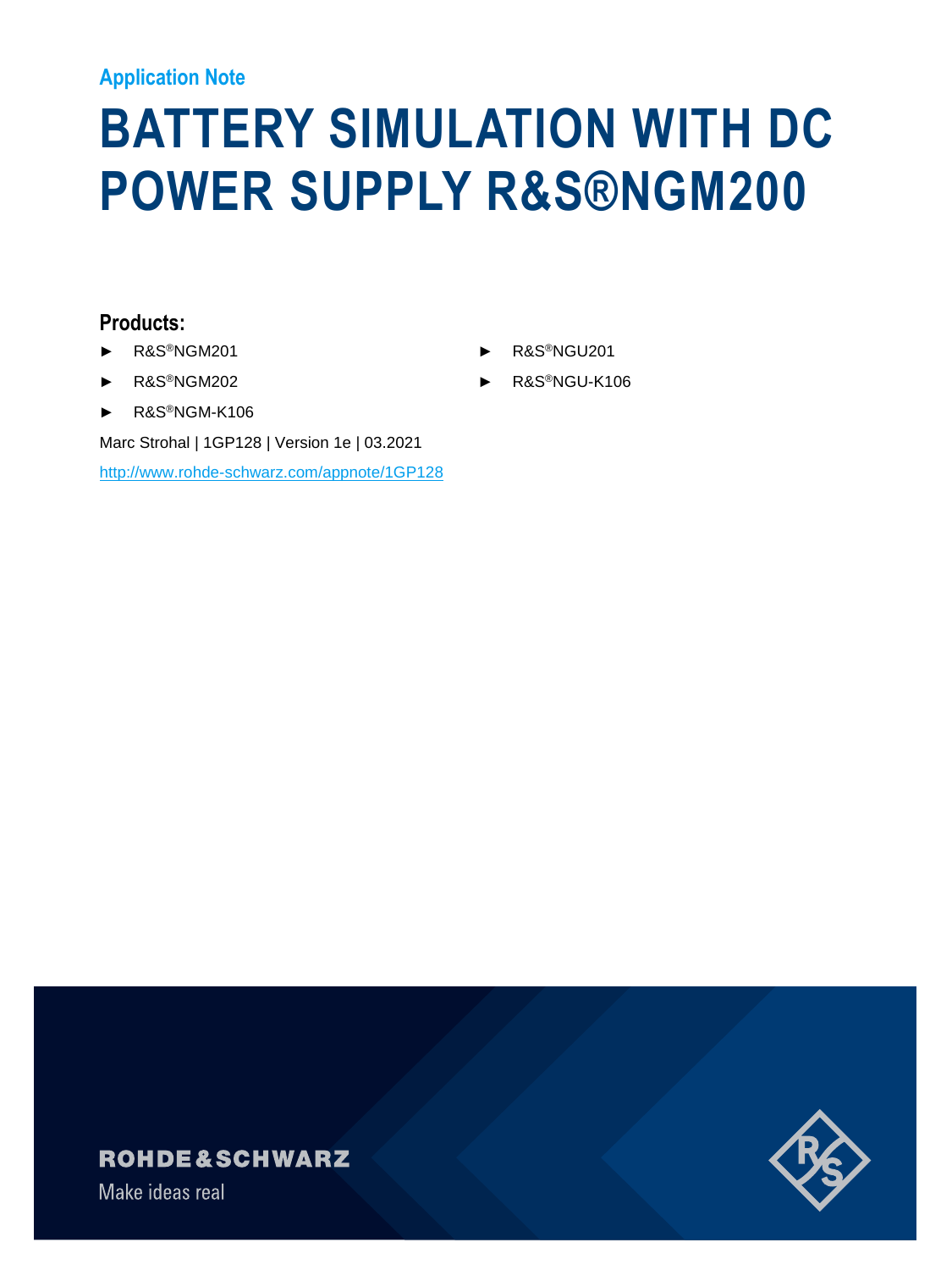# **Contents**

| $\mathbf 2$    |  |
|----------------|--|
| 2.1            |  |
| 2.2            |  |
| 2.3            |  |
| 2.4            |  |
| 2.5            |  |
| $\overline{3}$ |  |
| 3.1            |  |
| 3.2            |  |
| 3.2.1          |  |
| 3.2.2          |  |
| 3.2.3          |  |
| 3.2.4          |  |
| 4              |  |
| 5              |  |
| 6              |  |
|                |  |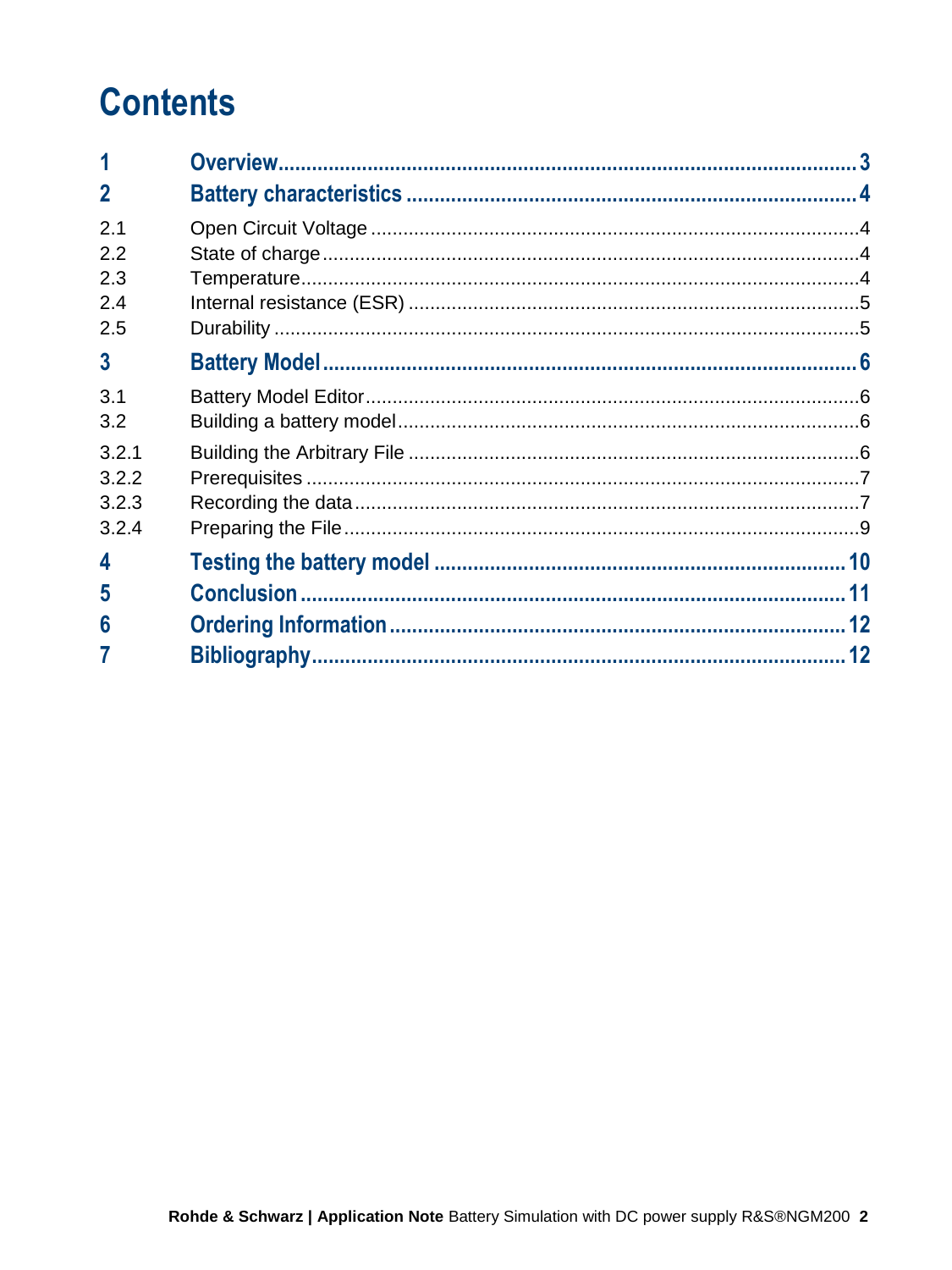# <span id="page-2-0"></span>**1 Overview**

This application note is about creating your own battery model for the R&S®NGM200, beyond the standard models provided within the battery simulation option NGM-K106. The main purpose is to gradually discharge a battery or a rechargeable battery using the internal QuickArb function. The discharge of the battery can then be recorded using the fast data logging functionality FastLog. The recorded data are stored in a .CSV file. This file can then be adapted to be used as a battery model in the battery simulation mode of the R&S®NGM200. For this purpose, Rohde & Schwarz provides a tool for developers to make their work easier. This tool calculates all the data required for a battery model. The following chapters describe the procedure from building an arb file up to working with the tool.

This application note applies likewise to R&S®NGU201.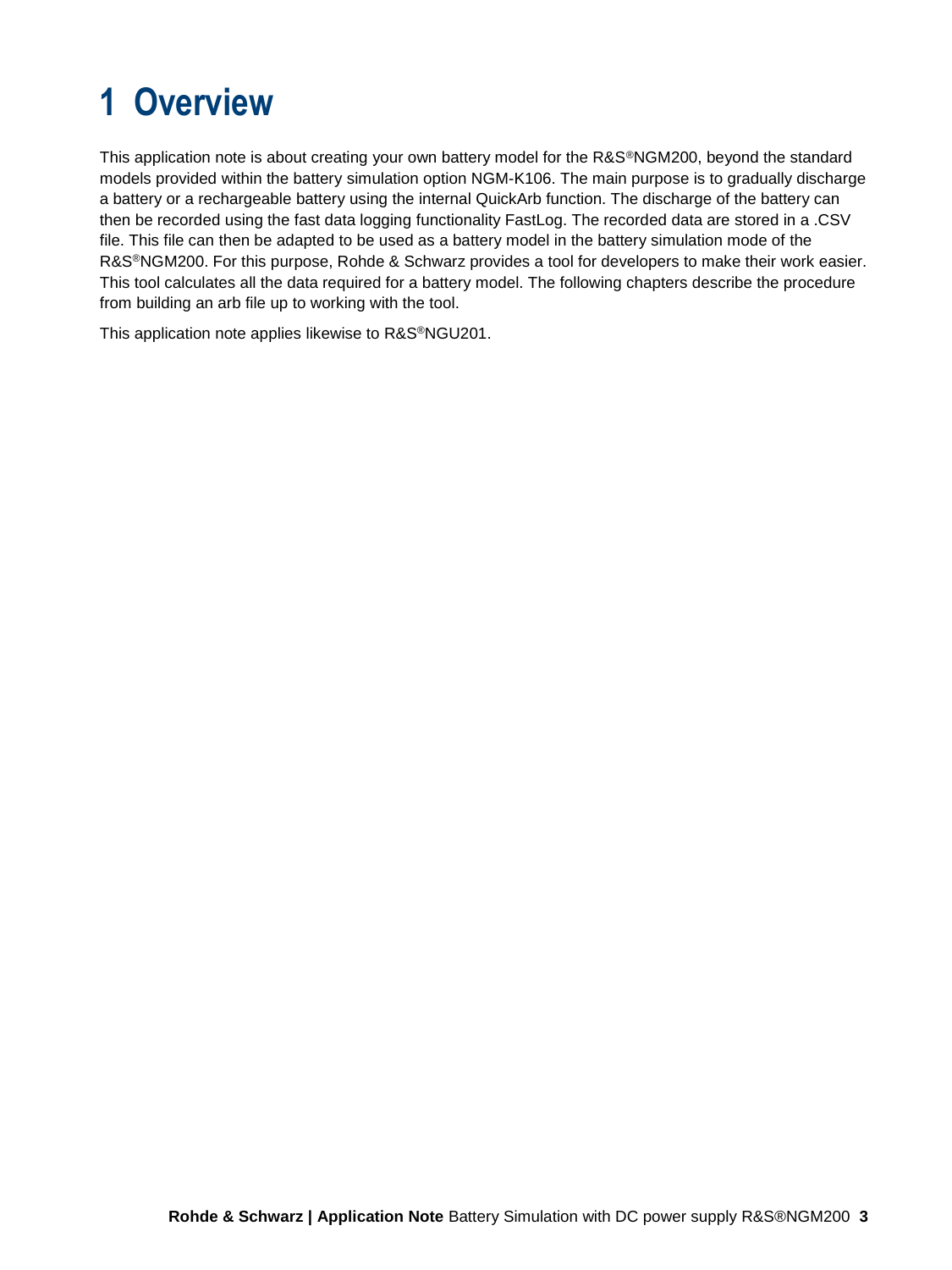# <span id="page-3-0"></span>**2 Battery characteristics**

The simplest way is to consider a battery that powers an electronic circuit as a basic ideal voltage source.

Batteries are quite dynamic energy sources and the voltage of a battery is hardly constant - it varies depending on the state of charge, load, temperature, the age of the battery and much more. Think of a car battery on a cold winter's day, which may have difficulty starting the car, while on a warm summer day this would normally not be a problem.

The reason for this is that the battery itself performs through chemical reactions that are influenced by several factors. The geometry of the cell, the surface of the electrodes, the temperature of the reactants, the diffusion rate within the electrolyte and many more, all affect the reaction speed of the battery. Hardly any value remains constant in the battery while the battery is discharging or the outside temperature changes. Due to this dynamic behavior, the simulation of a battery requires a good model.

With the R&S®NGM200, developers can simulate the behavior of a battery under different conditions and requirements. As a result, early in the R&D cycle, essentially a real battery can be used.

The selection of batteries or rechargeable batteries during the development of various battery-powered products is often a challenge. However, with the essential requirements, the characteristics of available batteries can be compared or selected with the battery requirements. Only seldom does a battery system fulfill all requirements. Consequently, the selection process usually involves compromises between the different battery properties. The R&S®NGM200 can make it easier for the developer of a battery-powered product to select the right battery.

However, the first step is to understand all the important parameters and to apply them to the respective product requirements and applications. Some of these parameters are described below. Section **Error! Reference source not found.** Testing the Battery Model explains how to simulate or replicate these parameters with the R&S®NGM200.

### <span id="page-3-1"></span>**2.1 Open Circuit Voltage**

The cell voltage varies with the selected chemical composition. Depending on the application, choosing the right battery with the right cell voltage can affect the efficiency and complexity of the power electronics circuits in the device. Batteries are marked with a nominal voltage - however, the open circuit voltage of a fully charged battery can be 5 to 7% higher.

### <span id="page-3-2"></span>**2.2 State of charge**

The State of Charge (SoC) is defined as the level of charge of a battery relatively to its capacity in percent. If the battery is fully charged, the SoC is 100%.

#### <span id="page-3-3"></span>**2.3 Temperature**

The charging and discharging temperature of the energy storage cells is very important as DUTs are often used in harsh conditions. At high temperatures, for example, the self-discharge rate increases significantly. At low temperatures the internal resistance increases. Zinc-carbon and alkaline batteries are not normally used for operation below 0°C. Lithium cells can operate down to -40°C, but with significantly reduced performance.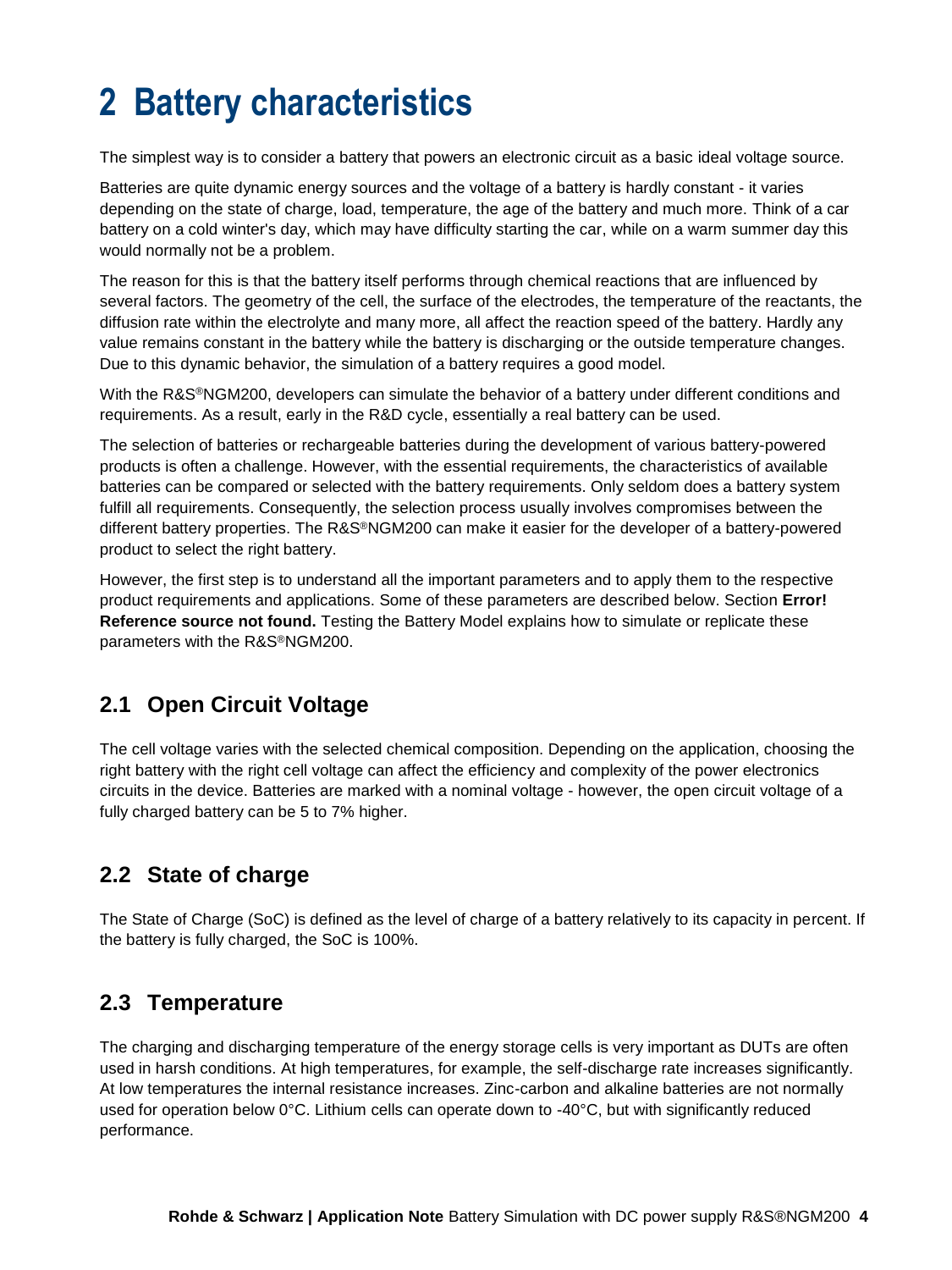### <span id="page-4-0"></span>**2.4 Internal resistance (ESR)**

During the discharge cycle, the internal resistance remains comparatively constant, and the internal resistance rises sharply towards the end of the discharge. As a result, the internal resistance strongly contributes to the heating during charging or discharging and thus converts power loss. The R&S®NGM200 can fully simulate the variable internal resistance, depending on the state of charge. The following figure 1 illustrates an example of a battery. If the SoC drops, the open circuit voltage also decreases, but the internal resistance increases.



<span id="page-4-1"></span>Figure 1: Example of the increasing internal resistance over the state of charge

### **2.5 Durability**

The durability of a battery is the period of operation between the time of delivery and the time at which the battery falls below predefined values due to aging. However, the durability of a battery depends on several factors such as battery type, state of charge of the battery, ambient temperature, number of cycles and the depth of discharge. The self-discharge rate increases with the temperature. Most manufacturers' specifications are given at room temperature, so developers are advised to check the battery's properties. The service life of a battery can then also be calculated for the specific environmental effects or simulated and tested with a battery simulation.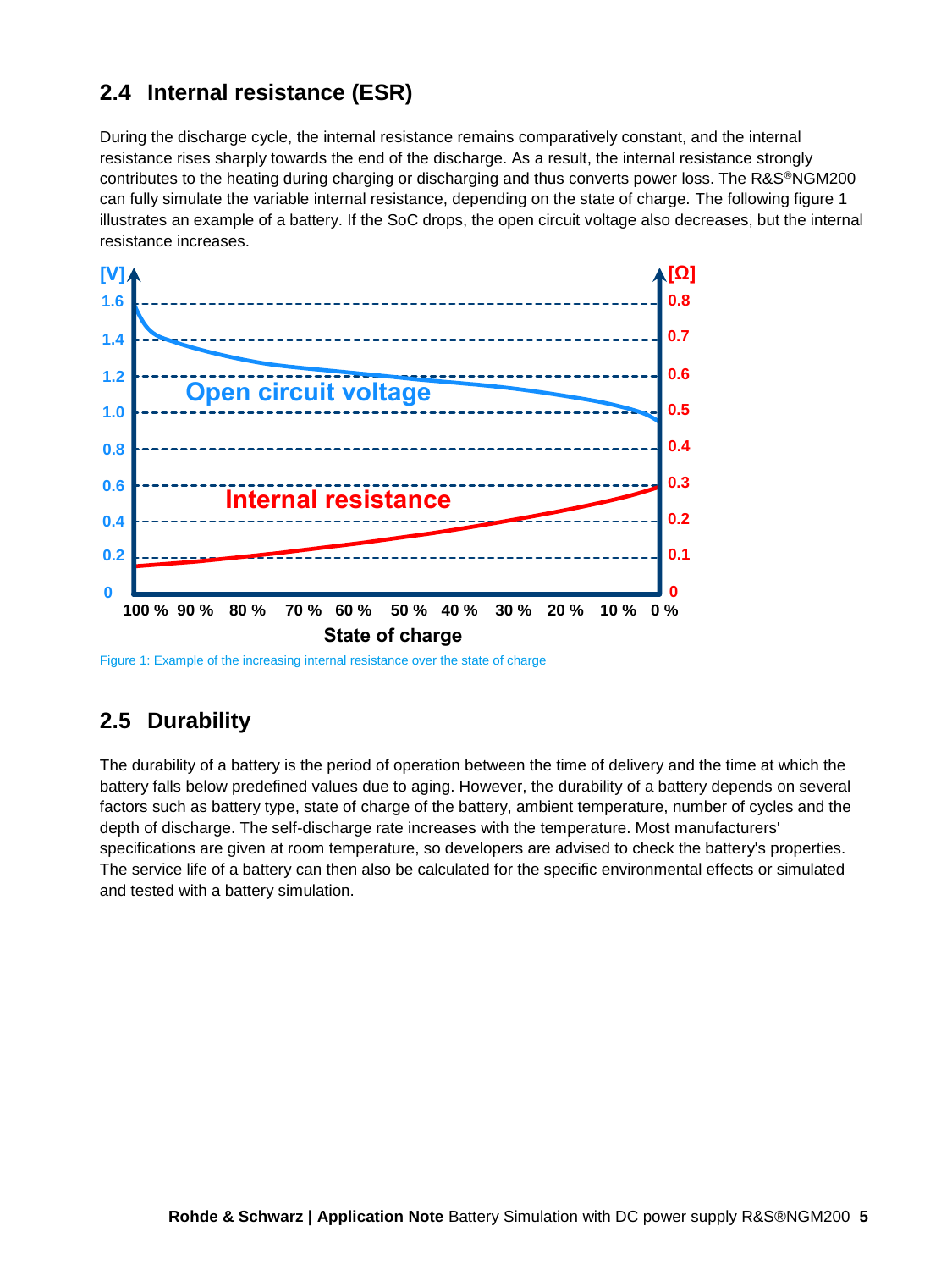# <span id="page-5-0"></span>**3 Battery Model**

This chapter is about creating your own battery model. Thereby it is described step by step how to proceed. Rohde & Schwarz also provides a tool that supports the developer in creating the model. To simulate or build a battery model, the NGM-K106 option is required. You can find the ordering information in chapter [6.](#page-11-0)

### <span id="page-5-1"></span>**3.1 Battery Model Editor**

To define a specific battery model, the battery data can be entered conveniently using the built-in battery model editor. The battery model editor allows you to create and edit battery models with custom behavior. In the editor, the open circuit voltage (Voc) and the internal resistance (ESR) can be defined for different states of charge (SoC) of the battery [1]. Data sets for the frequently used battery types, like Lead, Li-Ion, NiCd and NiMH are already available as preconfigured data sets. These can be easily modified and thus adapted to the requirements of a specific application. Additional battery data sets can be loaded from a USB stick and stored on the hard disk of the R&S®NGM200 power supply unit. The following steps describe the procedure for loading a data set for battery simulation to the NGM200.

The Battery model editor can be accessed from the device menu. After activating the editing mode, you can select whether you want to create a new battery model or load a saved file. The R&S®NGM200 loads the selected battery model file into the battery model editor.

### <span id="page-5-2"></span>**3.2 Building a battery model**

For the battery model, three steps are necessary to create this. First, a battery must be discharged. Then this data needs to be logged. After that, the tool that calculates the battery model is used.

#### <span id="page-5-3"></span>**3.2.1 Building the Arbitrary File**

In order to get from your battery to your battery model you have to perform a discharge test. A battery must be discharged in stages to be able to determine the internal resistance and the varying open-circuit voltage versus the state of charge. To achieve highest accuracy, the built-in QuickArb functionality can be used to generate the required discharge load profile with the internal timer. After opening the Arb Editor on the device, it can be adjusted with the following cycle. A 10 second cycle with 0.5 A discharge current for five seconds followed by 1 mA discharge current for 5 seconds. This ensures that the open circuit voltage can be determined during the discharge. The following figure shows the arbitrary-file used for the characterization of a Li-Ion battery which was used for illustration in this application note:

| discharge.csv X                      |                                  |  |  |  |
|--------------------------------------|----------------------------------|--|--|--|
| ı                                    | #Device, NGM202                  |  |  |  |
| $\overline{2}$                       | #Format, ARB                     |  |  |  |
| 3                                    | #Rep,0                           |  |  |  |
| 4                                    | #EndBehavior, Output Off         |  |  |  |
| 5.                                   | Voltage, Current, Time, Interp   |  |  |  |
| 6                                    | 0.000000,0.500000,5.000000,false |  |  |  |
|                                      | 0.000000,0.001000,5.000000,false |  |  |  |
| Figure 2: Battery discharge Arb-File |                                  |  |  |  |

The discharge current should be modified according to the own use case. Note that the average discharge current over the cycle is only half the value entered.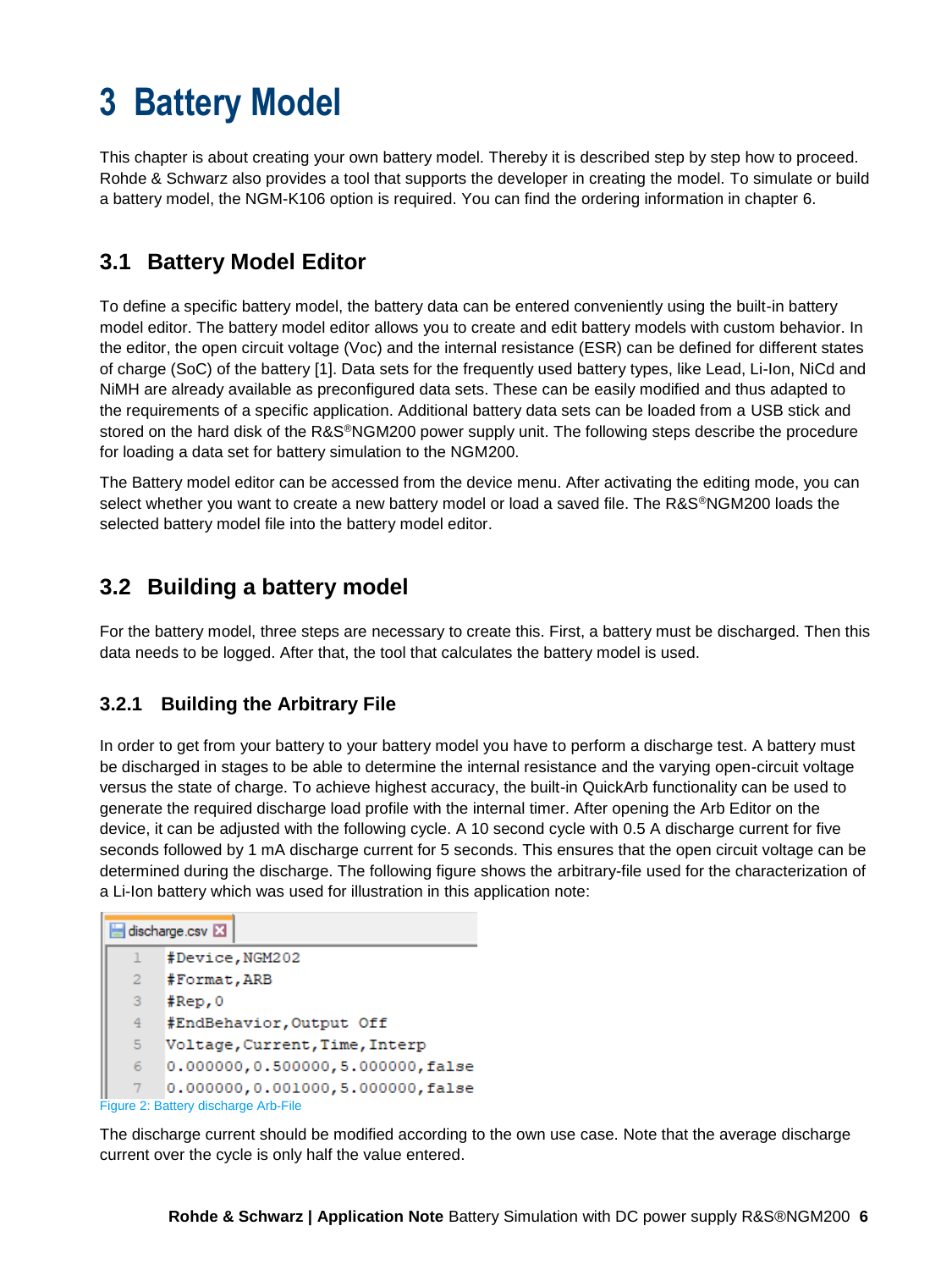Open the channel menu and select the channel connected to the battery. Now the arbitrary function configuration must be selected and the following window appears:



Figure 3: Arbitrary Settings

To load the generated file to the R&S®NGM200, the file must be saved to a USB memory stick. The USB memory stick can then be plugged into the USB port of the NGM. Now the file can be selected via "Load from file". As soon as the button "Enabled" is pressed, the function is activated on the respective channel and the arbitrary symbol appears on the screen.

Once you have made the settings, you can save them and connect the selected cell to the channel of your choice. Using a four-wire remote sensing setup will increase the accuracy of your results.

#### <span id="page-6-0"></span>**3.2.2 Prerequisites**

To run the Battery Modeling Tool, a few steps have to be done previously. A Python environment needs to be installed. The open-source software Spyder IDE<sup>1</sup> from Anaconda is recommended. Here you do not have to make any settings and the following steps do not need to be followed.

If you have a Python IDLE, the following steps have to be done. To run the tool properly, the following libraries have to be installed:

- ► xlsxwriter
- matplotlib
- scipy

To install the libraries, the following command must be entered at the command prompt (cmd) for each library.

► C:\User\> py -m pip install yourlibrary

Once all libraries are installed, you can proceed with the next step.

#### <span id="page-6-1"></span>**3.2.3 Recording the data**

After the arb file is created and setup, the discharge is recorded with the integrated logging function.

Activate data logging and select an interval (reciprocal of sample/s). The data can be stored internally or on a USB memory. Initiate the desired channel to start discharging the battery. An automatic current range should be used for the measurement.

l

<sup>1</sup> https://www.spyder-ide.org/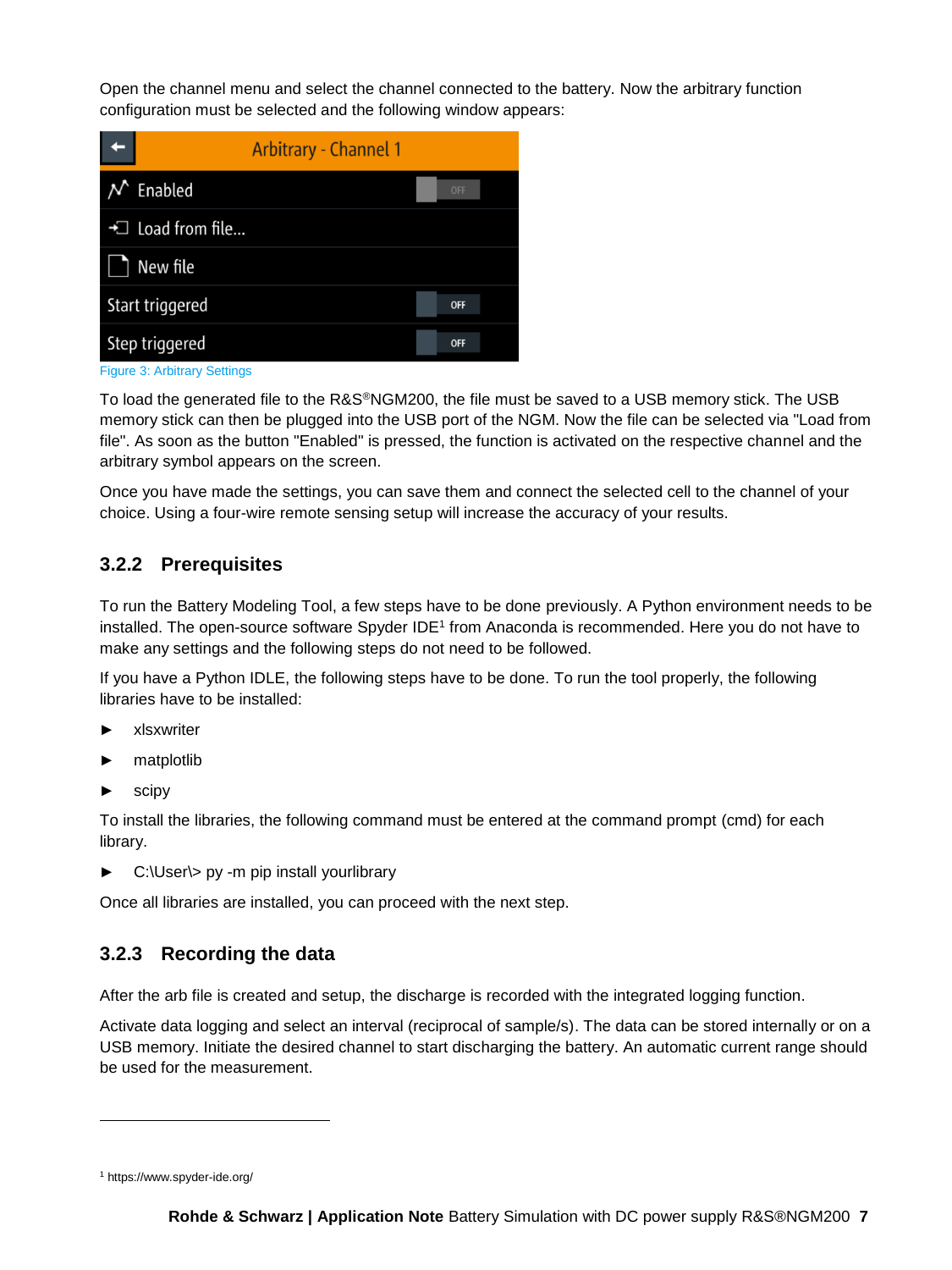In order to employ the log-file-data as battery model, some computing effort is required. Rohde & Schwarz provides a python-tool<sup>2</sup> that calculates the state of charge (SoC), the internal resistance and the voltage parameters from the discharge log file and generates a .CSV file with the corresponding battery model. The following steps describe how to use this tool.

First, save the tool as well as the log-file data on a computer. After the presetting has been made, the Python tool can be started. An Explorer window opens, in which the relevant .CSV file needs to be selected. Afterwards, the window "battery model tool editor" opens which allows to setup general variables for the battery model. It is shown figure 3:

| <b>Battery Modelling Tool</b>  | ×        |  |  |  |
|--------------------------------|----------|--|--|--|
| <b>Delimiter</b>               | le.      |  |  |  |
| Interval [s]                   | 0.1      |  |  |  |
| discharge current [A]          | 0.5      |  |  |  |
| Cycle time [s]                 | 5        |  |  |  |
| Name of the new File           | Model_XY |  |  |  |
| CurrentLimitEndOfDischarge [A] | 0.001    |  |  |  |
| CurrentLimitRegularCharge [A]  | 3.010    |  |  |  |
| CurrentLimitEndOfCharge [A]    | 3.010    |  |  |  |
| Done<br>Set:                   |          |  |  |  |

Figure 4: GUI of the Battery modelling Tool

In this window you have to enter values which are needed by the tool to calculate the battery model and to create the CSV file respectively. The delimiter must be adapted to the CSV format with which the log file was created or saved. A semicolon is required for the European format and a comma for the English format. Then the interval is required. For example, if a sample rate of 10 samples/s was selected for the log file, a 0.1 must be entered here. The discharge current with which the battery was discharged must be entered in the column provided for this purpose. A cycle time is needed with which the Arb-File was built up. Afterwards a name for the new .CSV file is required. The device with which the measurement is made must be written in the line provided for this purpose. The initial SoC needs to be set to the value that wants to be used as initial data. The last three rows are about the current limitation of the device. These are occupied with preset values, which are stored in light grey in the input field. If you want to change them, write the desired value in the respective input field. If not, it should be left empty. With "Load" button the entered data are saved and displayed in the Console. The window can then be closed by clicking the "Done" button. Now the program starts and a plot is displayed, which shows the battery specific data in diagrams. The following figure shows the plot of a sample file:

l

<sup>2</sup> Python 3.7 environment needed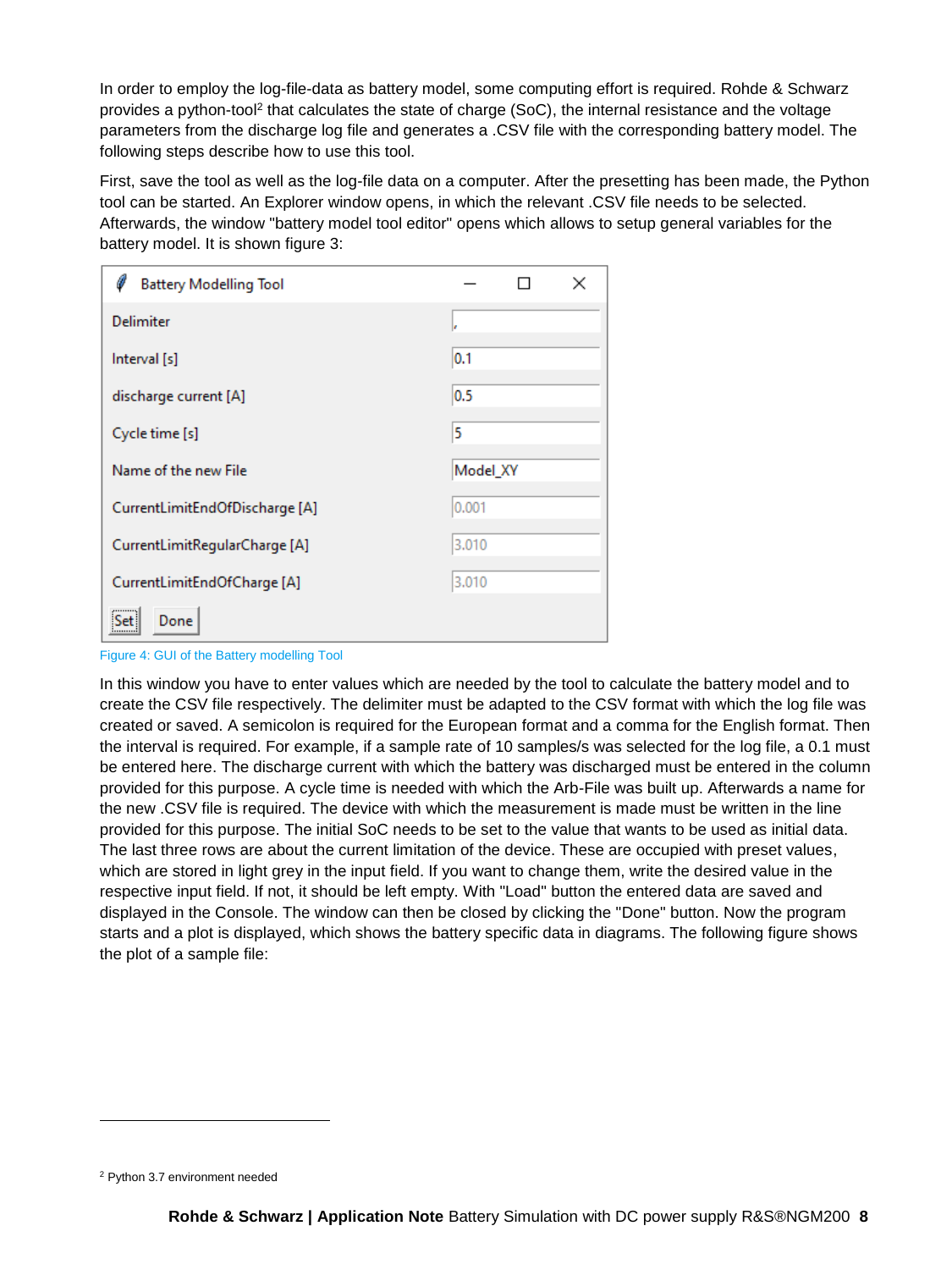



Finally, you get a Microsoft®Excel file, which contains the values of the internal resistance, the state of charge and the battery voltage. This file is stored in the same location as the tool with the previously defined name.

#### <span id="page-8-0"></span>**3.2.4 Preparing the File**

For the simulation you only need the SoC and the corresponding voltage and internal resistance of your battery cell. The data is saved by the tool in an Microsoft®Excel file to make post-control of the data easier. Once the data has been verified, a .CSV file may be created. The R&S®NGM200 can load files separated by comma or semicolon. This must correspond with the settings of the NGM. In the "CSV-Setting" of the R&S®NGM200, the delimiter can be selected. Also, the decimal separator can be selected. To open the file

**Rohde & Schwarz | Application Note** Battery Simulation with DC power supply R&S®NGM200 **9**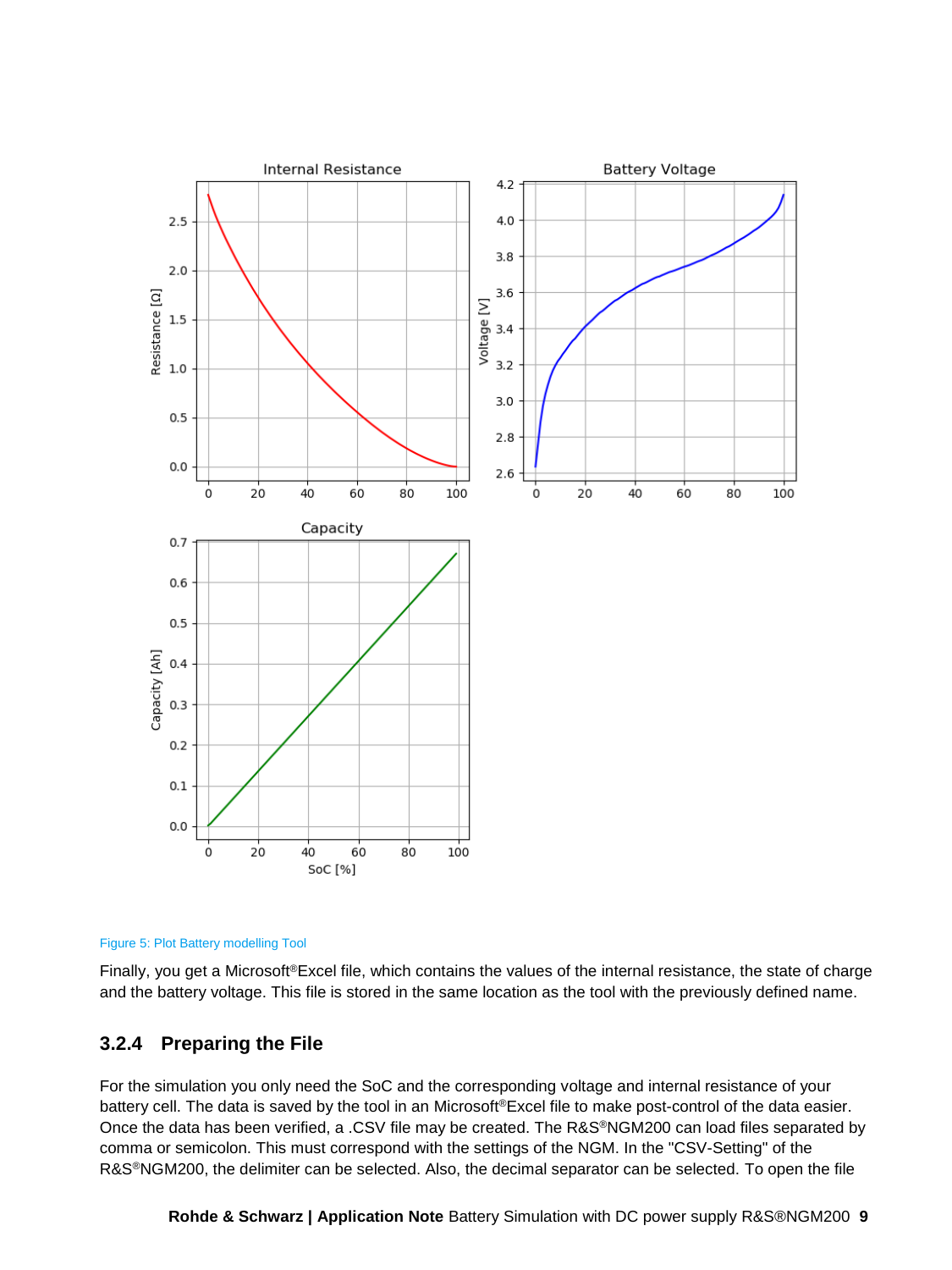on the R&S®NGM200, it must be saved to an USB stick. The following figure shows an excerpt from the finished .CSV file:

| Model XY.csv X |                                     |  |  |  |
|----------------|-------------------------------------|--|--|--|
| T              | #Device;NGM202;                     |  |  |  |
| $\overline{2}$ | #Format; BATTERY;                   |  |  |  |
| 3              | #Capacity; 0, 677128099;            |  |  |  |
| 4              | #InitialSoC:100:                    |  |  |  |
| 5              | #CurrentLimitEndOfDischarge; 0,001; |  |  |  |
| 6              | #CurrentLimitReqularCharge; 3, 01;  |  |  |  |
| 7              | #CurrentLimitEndOfCharge; 3, 01;    |  |  |  |
| 8              | SoC;Voltage;Resistance              |  |  |  |
| 9              | 1:2,649614213:0,000675315           |  |  |  |
| 10             | 2;2,77306288;0,001957624            |  |  |  |
| 11             | 3;2,863857868;0,005439935           |  |  |  |
| 12             | 4; 2, 924850427; 0, 01025949        |  |  |  |
| 13             | 5; 2, 983103448; 0, 015890427       |  |  |  |
| 14             | 6; 3, 027248731; 0, 022295273       |  |  |  |
| 15             | 7:3,061653144:0,02957669            |  |  |  |
| 16             | 8:3,080416222:0,0373134             |  |  |  |
|                | Figure 6: The finished .CSV-file    |  |  |  |

In this example the .CSV file was saved with the semicolon as delimiter. This means that the format of the R&S®NGM200 must be checked for consistency. The .CSV file can then be stored to a USB memory device and transferred to the R&S®NGM200.

### <span id="page-9-0"></span>**4 Testing the battery model**

After you have measured and recorded the real data of your battery, you can open it in the battery simulation of the R&S®NGM200. With the integrated USB interface, the stored data can be easily loaded from an USB storage. In the dialog window you can activate the Editor mode. Now you can select the battery model file on your USB storage. The R&S®NGM200 loads the selected file into the battery simulation. The loaded parameters from the file are reproduced by the battery simulation. Now you can set the SoC, with which you want to start the simulation and the capacity of your battery.



Figure 7: Simulation of the Battery Model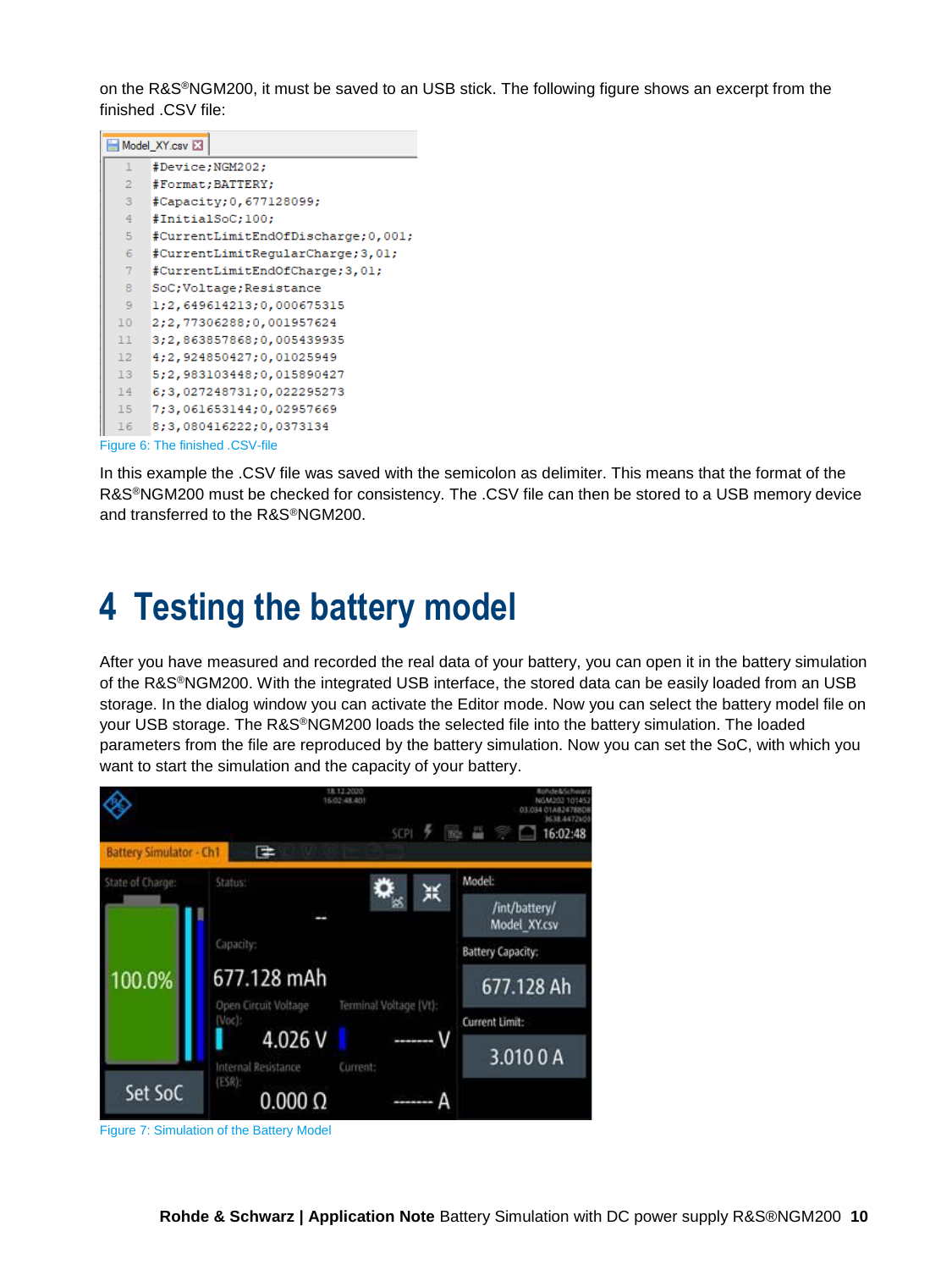# <span id="page-10-0"></span>**5 Conclusion**

Batteries are dynamic energy sources whose behavior in many cases deviates from an ideal voltage source. A model with a dynamic internal resistance, which changes depending on the state of charge, is used by R&S®NGM200 to simulate batteries. By using a load step method, it is possible to derive the parameters required to create a battery model file for the R&S®NGM200. With a little effort in Excel any battery model can be simulated. While the battery model itself is simplified and understanding is necessary to ensure proper use, the resulting effect is that we are able to emulate e.g. a Ni-MH cell very accurately. It requires relatively little effort to build the battery model. Thus, the developer is relieved of some work.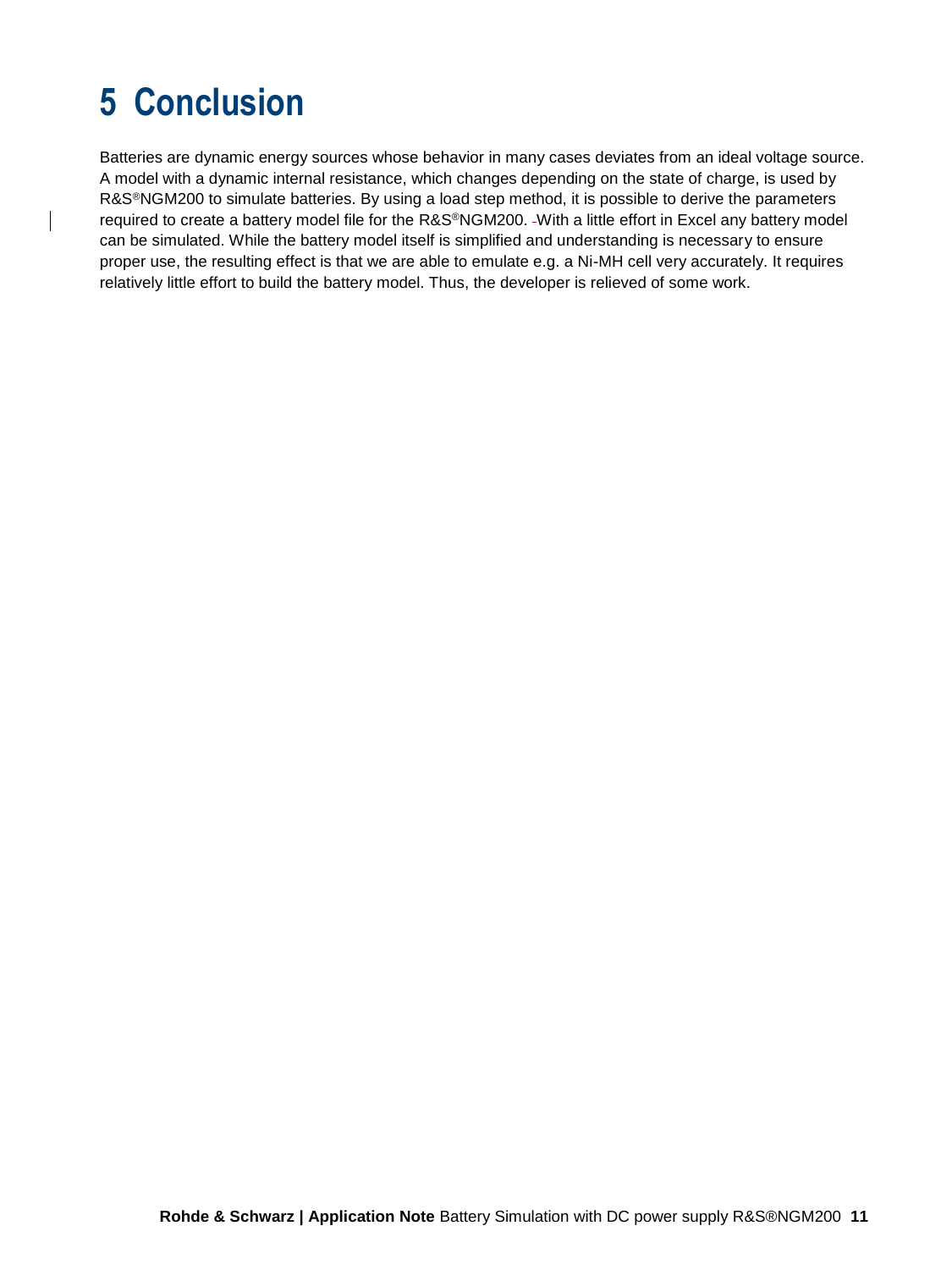# <span id="page-11-0"></span>**6 Ordering Information**

| <b>Designation</b>          | <b>Type</b>               | <b>Order No.</b> |
|-----------------------------|---------------------------|------------------|
| Single-Channel Power Supply | R&S®NGM201                | 3638.4472.02     |
| Dual-Channel Power Supply   | R&S <sup>®</sup> NGM202   | 3638,4472.03     |
| Battery simulation          | R&S <sup>®</sup> NGM-K106 | 3636.6626.02     |

# <span id="page-11-1"></span>**7 Bibliography**

- [1] R&S®, "R&S®NGL200/NGM200 Power Supply Series User Manual," Rohde & Schwarz, 2021.
- [2] <Autor>, "<Title> (Enter bibliography via >References >Manage Sources >Edit. In dialog, activate "Show All Bibliography Fields" to enter hyperlinks)," <Year>.